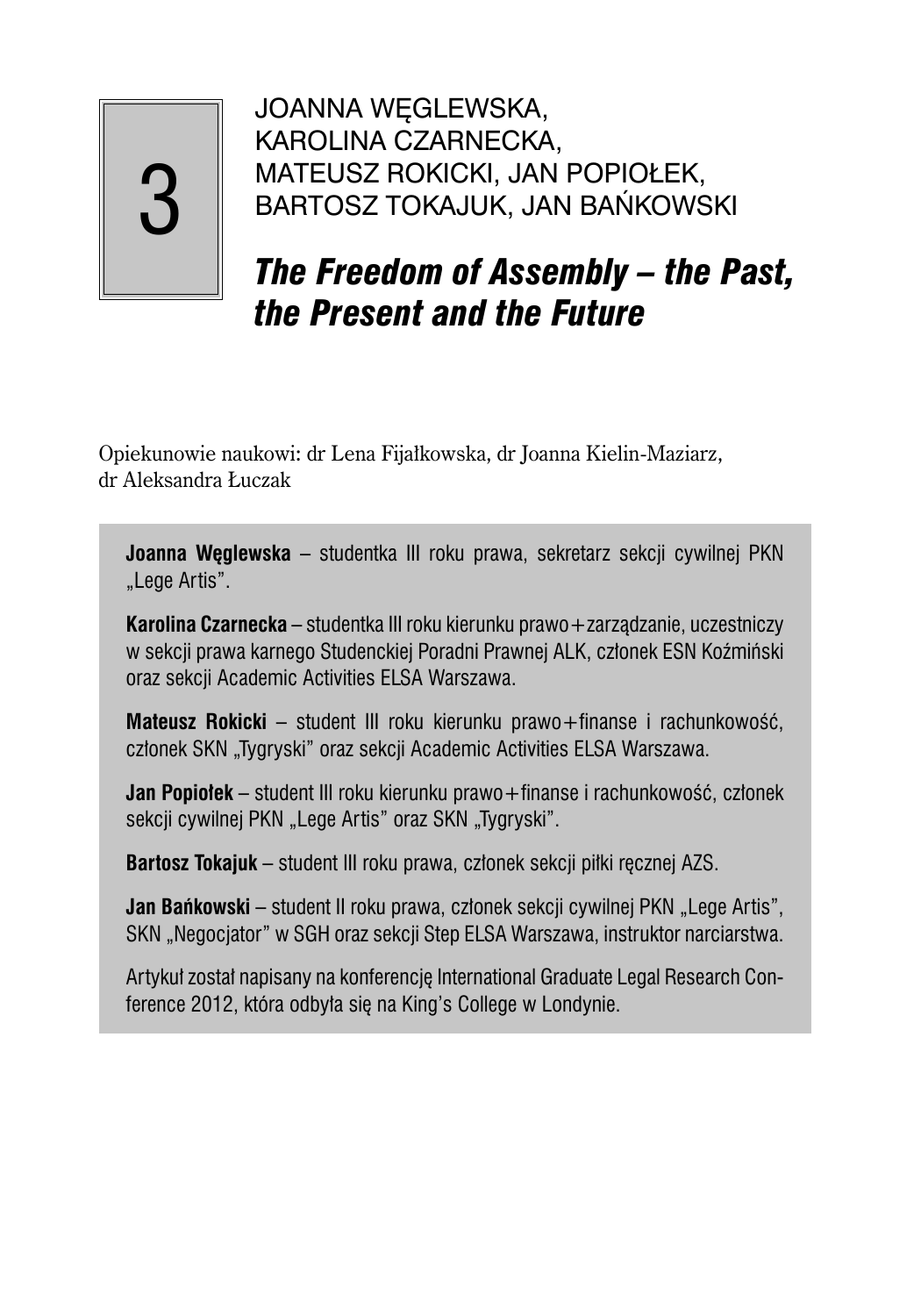By the beginning of the XXI century the international community could witness an intensified social activity, which manifested itself as assemblies – organized, as well as spontaneous, legal or illegal. Ones that were used solely to express an opinion or to make a statement and others that in a way changed the course of history.

Assemblies were always connected with emotions. When people together and rapidly show their discontent with the reality they live in, they do not consider the question whether their actions are lawful or not. This is the part and a great task of the legislator to systemize this grave part of public life. We cannot forget that the possibility to assembly is a freedom – guaranteed, if we want to analyze it formally, by numerous international legal statutes and perfectly understood – ideologically and in its nature – by each European citizen.

Social anger – the result of the deepening gap in wealth – gave birth to the Occupy movement. Nations of Northern Africa, tired with social insecurity and authoritarian ruling of individuals, began revolutions of their own – it is yet to be determined whether it will bring them to liberal democracy or submerge in a system based on religious fanaticism. These events are as interesting as they are important, which is why we mention them in this short introduction, in the very least.

However, our inspiration for this paper were the events of 11 November in Warsaw, on the Independence Day, and the discussion which emerged afterwards. We thoroughly looked into Polish statutes, the Constitution and proposed amendments. Moreover, we compared legal systems of other countries for better and deeper understanding of the matter.

But let us begin with a historical perspective.

The right to freedom of assembly is one of the most demanded public rights nowadays. However, the history of public assembly is much older, since such assemblies already existed in ancient Rome and Greece. Public gatherings, to which only citizens were allowed, were the arena for important decision making and government conduct. The origins of freedom of assembly can be traced back to the era of Enlightenment. It was a watershed period, during which the man was thought to "be liberated from all worldly ties" and was supposed to "follow reason in his conduct and understanding of the world and himself" (Cegielski, Zielińska 1997: 224–233). One of the greatest philosophers of this period was Montesquieu, who in his widely read work "Of the Spirit of Laws" (1748) repeatedly praised the freedom of speech.

Montesquieu defines freedom as "the right to do everything that every act lets (…)" (Monteskiusz 1997: 136). He distinguishes two types of freedom: political and philosophical freedom. According to Montesquieu, political liberty cannot be tied only with the system, it should also be considered in connection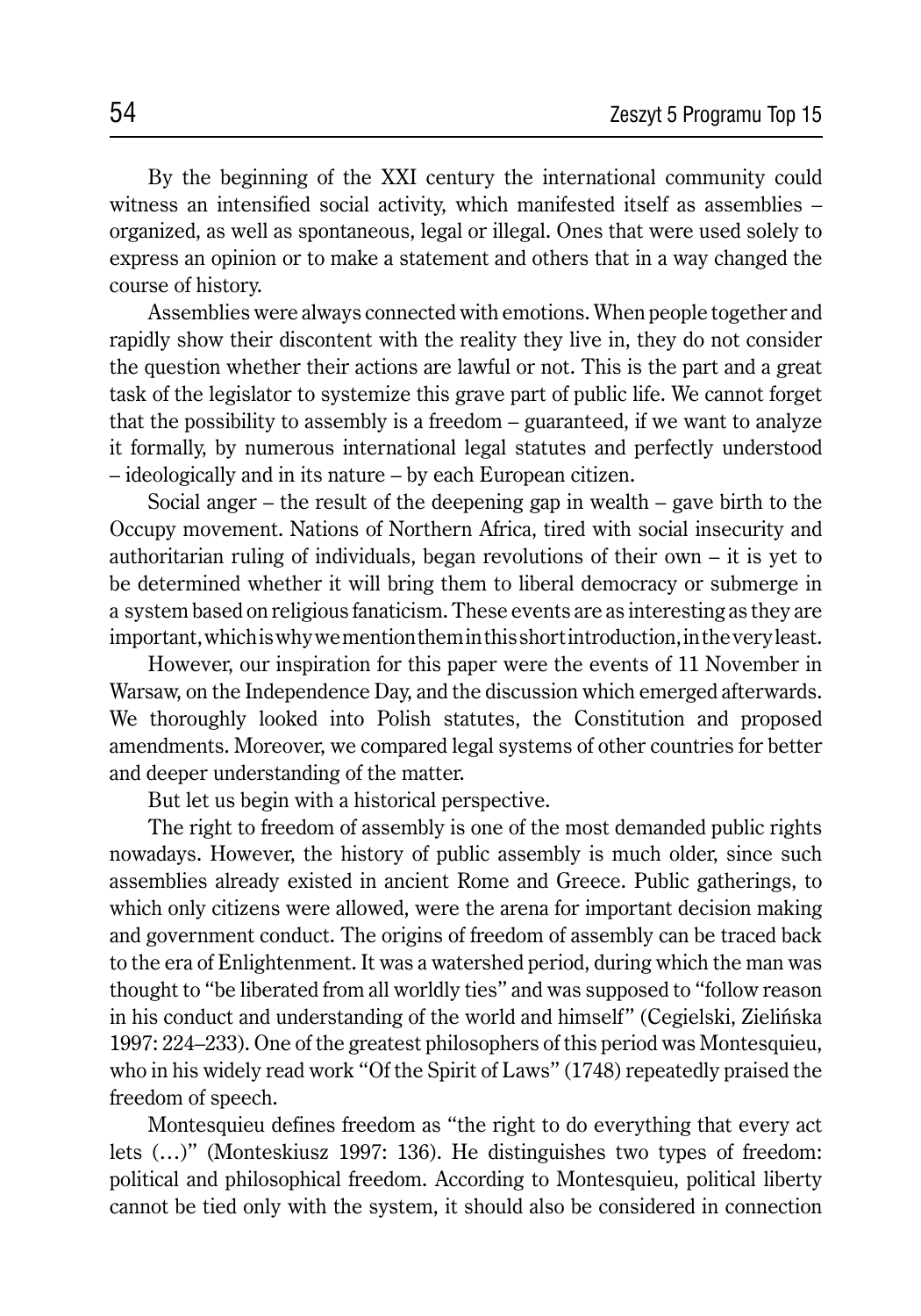with the citizen. He rightly pointed out that "it may happen that the state system will be free, but not a citizen, a citizen will be able to be free, the system does not. In these cases, the system will be free from the law, but actually, the citizen is free de facto but not de jure" (Monteskiusz 1997: 161).

English documents of much earlier period, such as the Magna Carta (1215), the Petition of Right (1628) and the English Bill of Rights (1689) also dealt with human rights but did not refer to the freedom of assembly specifically.

Englishmen often assembled to discuss their grievances with the monarch<sup>1</sup>. However, they did so at their own risk because any such gathering was subject to suppression if the monarch felt the assembly imposed an undue threat to the crown.

For the first time the freedom of assembly was guaranteed in writing in the Declaration of Rights of Pennsylvania (1776). Article 16: XVI. states that "the People have a right to assemble together, to consult for Their common good, to instruct Their Representatives" (Zinn 2010: 320–341).

The right to freedom of assembly has been implemented in an amendment to the Constitution of the United States of 1787. The inclusion of freedom of assembly was one of the main suggestions of James Madison. Many members of the Committee of the House of Representatives opposed the inclusion of such a provision, as they believed such written guarantee was unnecessary<sup>2</sup>.

As a result of the wave of Enlightenment, the freedom of assembly has been recognized in France in the Declaration of the Rights of Man and Citizen of 1789. It did not mention the right of assembly directly, but article 4 defines freedom as "the right to do anything that does not harm others", article 10 refers to "the freedom of expression and freedom of speech", and article 11 contains the provision of "non-infringement of public order in the expression of those opinions" (Sczaniecki 2009: 218–243). Although the declaration appeared in the preamble to the French Constitution of 1791, and was the inspiration for the evolving constitutions in several countries, the freedom of assembly was soon greatly reduced in France. According to article 291 of the Napoleon's Criminal Code (1810), each assembly over 20 persons required prior authority approval. In France, the freedom of assembly was not restored before 1907 (Sczaniecki 2009: 320–347).

Nowadays, the freedom of assembly is one of the fundamental human rights. The great contribution to the development of that right came from World War II. The numerous events of drastic human rights violations by the Nazis led the UN

<sup>1</sup> members.mobar.org/civics/freetoassemble.htm (31.03.2012).

<sup>2</sup> Ibidem.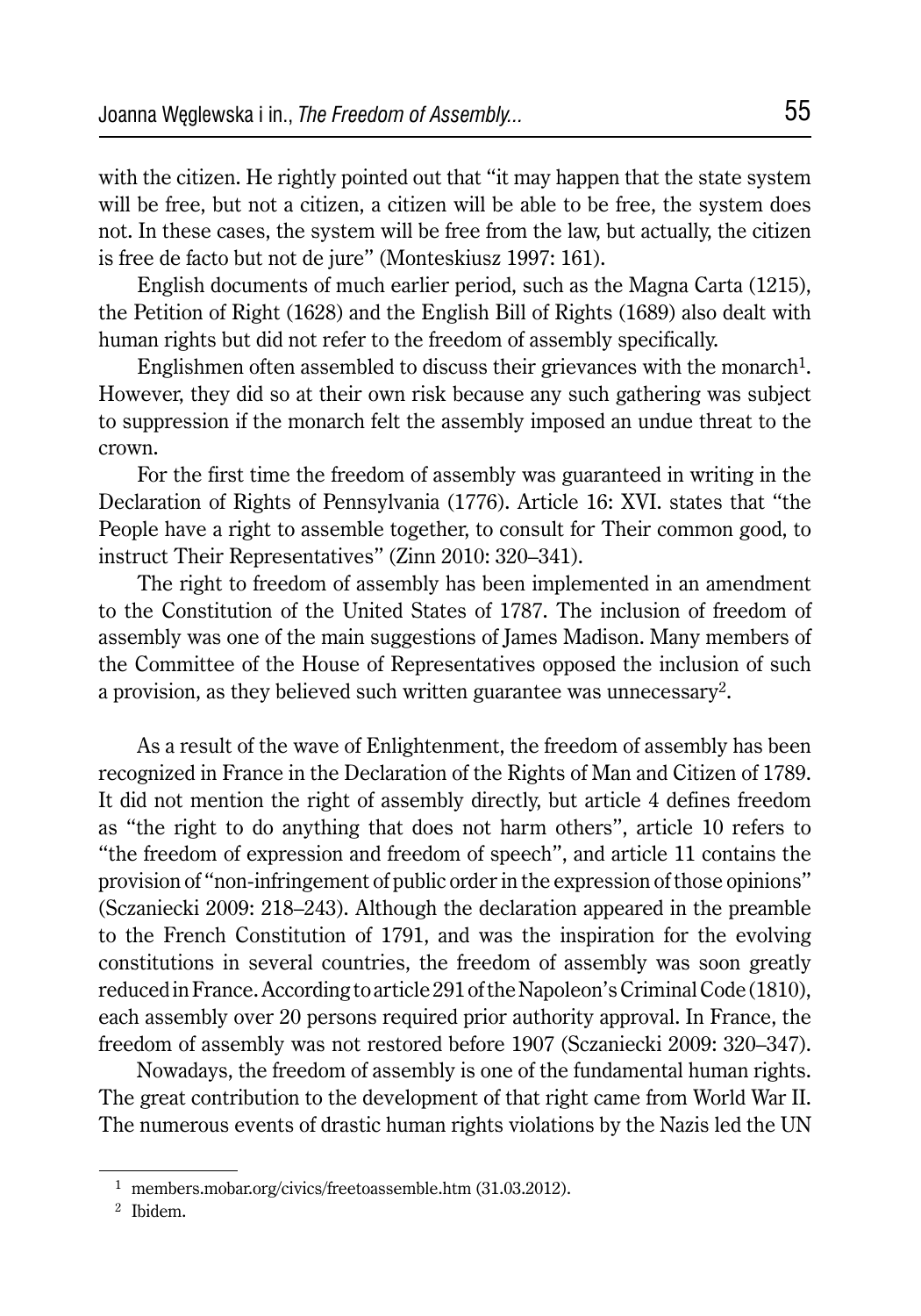member states to adopt the United Nations Charter. In the following years, it was found that the United Nations Charter formulated the concepts of human rights too generally; as a result, in 1948 the UN General Assembly adopted a Universal Declaration of Human Rights which proclaimed that "Everyone has the right to freedom of peaceful assembly and association" (Article 20(1)) and "No one may be compelled to belong to an association" (Article 20(2)) (Przyborowska-Klimczak 1995: 166).

Another international act expressing the concepts of human rights is the Convention for the Protection of Human Rights and Fundamental Freedoms adopted in 1950 by the Council of Europe. This convention is called the jewel in the crown, because it creates a procedure for the control of human rights that allows a request to end the infringement of rights, restoration of the state from before the infringement and offering appropriate financial compensation to those affected (Łazowski, Zawidzka 2008: 234–236).

Article 11 of the Convention for the Protection of Human Rights and Fundamental Freedoms states that "everyone has the right to freedom of peaceful assembly (…)" (clause 1) and it confirms that no more restrictions will be placed than such as are prescribed by law on members of assembly (clause 2).

The International Covenant on Civil and Political Rights established by the UN General Assembly in 1966 also confirms the right to assembly through the words of article 21 which proclaims that "the right of peaceful assembly shall be recognized" (Przyborowska-Klimczak 1995: 180).

In socialist systems, the right to assembly was formally guaranteed by the constitutions of the countries belonging to the USSR (as well as the Soviet constitution). However, in practice these guarantees did not correspond with the reality and the exercise of law. As a result, the right to freedom of assembly and the acts that allow its implementation in real life are still relatively new and problematic for the former Eastern block, hence the numerous dilemmas associated with its usage.

One of the problems we encountered whilst writing our paper was the attempt to fully define the term "the right to freedom of assembly" on the basis of international acts and their connection with legal domestic solutions.

Article 11 of the Convention for the Protection of Human Rights and Fundamental Freedoms does not define the term 'assembly'. The decision about recognizing a gathering of a group of people as an assembly is made by the European Court of Human Rights authority.

The constitutional tradition of the countries-parties to the Convention formed some elements which are vital to the understanding of the definition of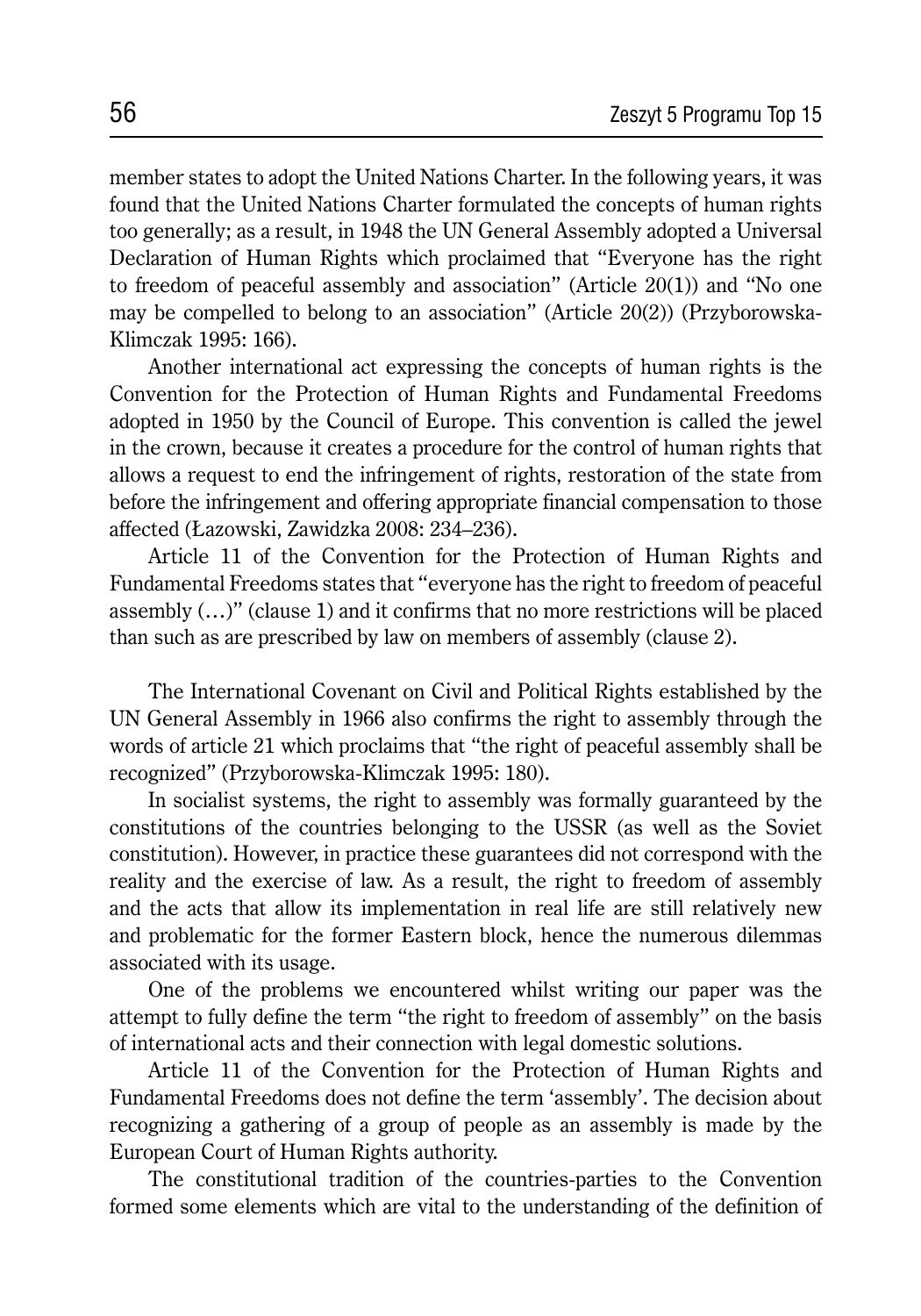assembly. For a gathering to be called an 'assembly', the group must consist of minimum two people together in the same time and public place. The required number of two members holds for the actual assembly, because in the preparation stage already a single person can be protected according to the regulations of the Convention.

The European tradition however, shaped a different outlook. According to this tradition, the minimum size of an assembly differs in each country's statute. For the most it is more than two people. In the case of a statute regulation which proclaims that two people are not enough to form an assembly, the group is treated only as a crowd which does not benefit from the provisions of the aforementioned convention ensuring protection of a public assembly. As of the goals and reasons behind the assembly, the choice is completely free and the convention does not provide any guidelines.

According to constitutional tradition, the right of an individual to freedom of free, peaceful assembly is composed of 3 entitlements: the right to the organization of assembly, the right to the participation in an assembly and the right to the management of an assembly.

The right to the organization of an assembly includes the possibility of making a decision independently or together with other members about the organization of a demonstration, determining its character (public or private), object, subject, target, term, place as well as the entitlement to free, public announcement about the assembly. The object and target cannot break the constitutional order in the particular country.

The term, as well as the place of an assembly may create political and social consequences of substantial meaning for the assembly. The state is not entitled to change the date that was chosen by the organizers of the assembly.

A situation fulfilling the conditions of article 11.2 is an exception, as it allows for an automatic prohibition of the assembly. As of the appointment of the location of the assembly, restrictions stem from the rights and freedoms of other people, for example ownership rights as well as restrictions imposed by statutes such as the ban on organizing an assembly in places that are strategic for national security. The arrangement of place and time should be done in cooperation with appropriate organs of public authority.

It is more than necessary to keep a sound balance between individual and public interest, as favoring of either one can give ground to a ban on the event.

According to the right to free participation in peaceful assemblies, a person cannot be penalized for the participation in an assembly. The situation differs in the event of a participant's reprehensible conduct.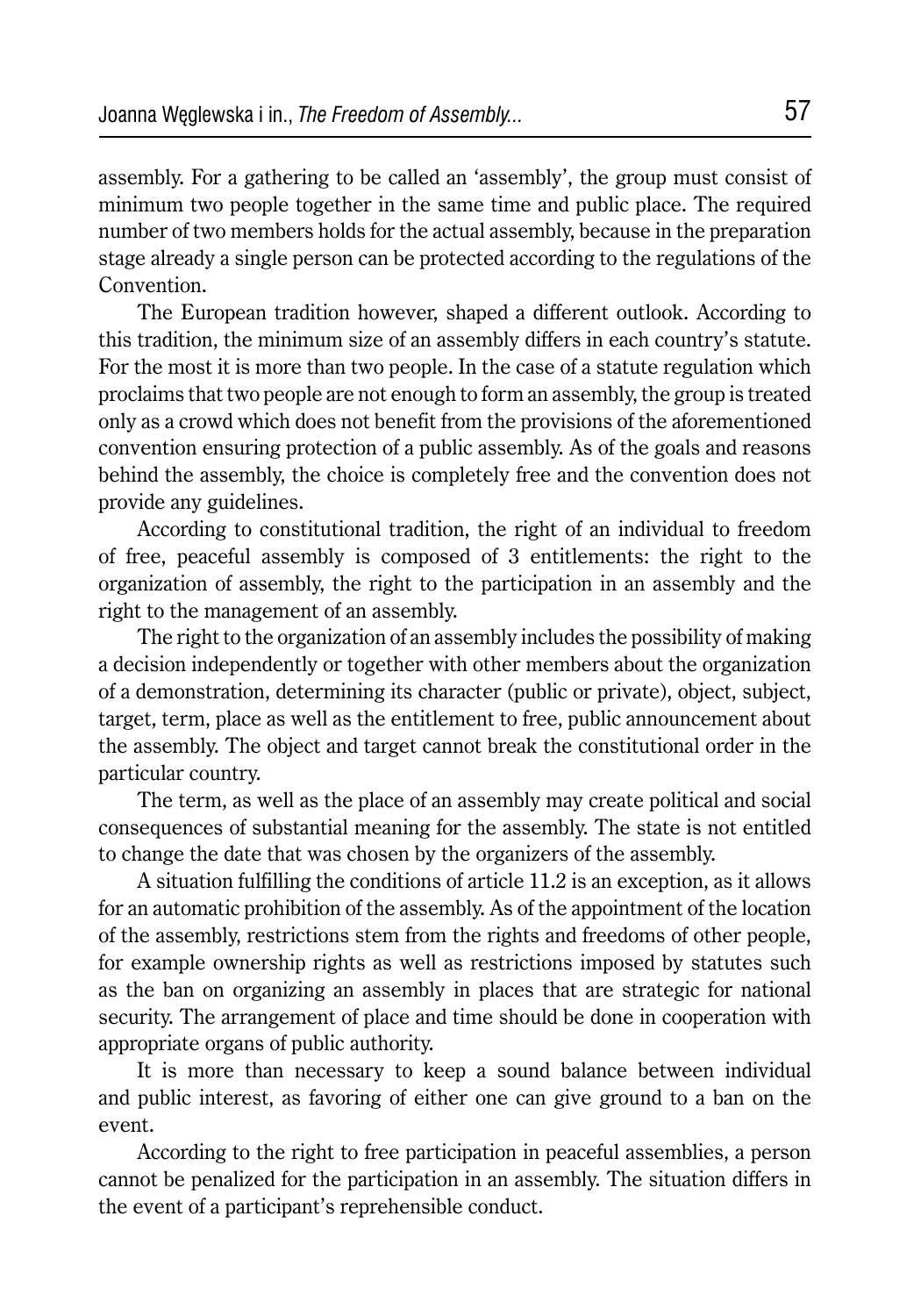Article 11 of the Convention for the Protection of Human Rights and Fundamental Freedoms also protects the participants' right to free access to the location of the assembly. However, article 11 gives no protection to the crowd not being the part of the assembly.

The last right of an individual to free assembly concerns the management of its gathering. The subjects entitled to manage the assembly are the official organizer and his proxy. This can be limited only in the event of reasonable suspicions that the demonstration is either too risky or dangerous for preserving public order.

The state is obliged to provide means by which the entitlements of article 11 will be executed. However, this article protects only peaceful assemblies. Therefore, an attempt to forbid an assembly in case of suspicions of a probable use of violence during the assembly would not breach the rules of this article. Furthermore, the Convention gives no protection to assemblies which are illegal from the stand of domestic law.

An assembly as a process is composed of 3 stages: preparation, the actual assembly and the ending of the assembly. All of the stages are protected, but the Convention underlines the importance of the protection of the actual assembly the most.

Several kinds of assemblies can be distinguished, but domestic law concentrates on public assemblies. Public assemblies are by far the most likely to be an arena for riots and other disturbances. Article 11 of the Convention protects spontaneous assemblies as well. This kind of gatherings is characterized by giving no information in advance to the domestic authorities about the time and place of the assembly – it is an immediate reaction to current headlines, for example political affairs.

Another act dealing with the freedom of assembly is the European Charter. The European Parliament briefly described the origin of this act: "Drawn up by a convention bringing together the European institutions, representatives of the national parliaments, lawyers, academics and representatives of civil society, the European Charter was adopted as a recommendation and reference text by the European Council in Nice in December 2000. It is a complementary text to the European Convention on Human Rights, which was an initiative of the Council of Europe."

Premises of article 12.1 of European Union Charter of Fundamental Rights are equivalent to premises of the European Convention on Human Rights, but its range is wider because they are applicable in all levels including the European.

Poland, along with Great Britain and the Czech Republic, allowed for only a limited practice of the Charter of Fundamental Rights. This was possible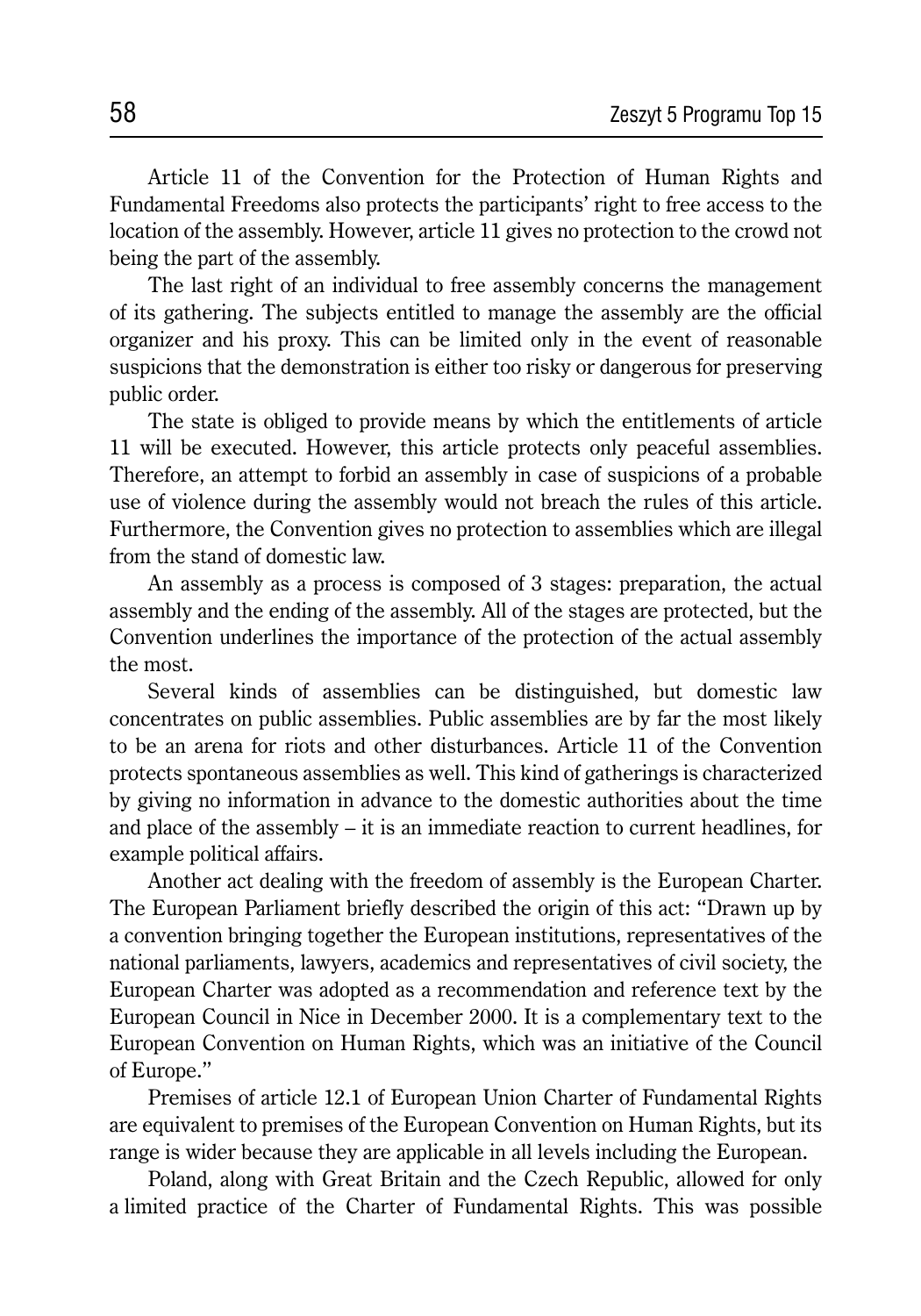upon the entering to Protocol 7, which became a part of the Lisbon Treaty. The Protocol consists of two articles proclaiming that no court or tribunal, including the EU Tribunal of Justice, can find the Polish domestic law as incompatible with the fundamental rights and freedoms contained in the Charter and that Poland will abide by the regulations of the Charter only in such range in which they are agreeable with Polish domestic law.

The extensiveness of the range of international law caused the inability to develop a specific legal definition for the right to freedom of assembly. The above arguments show that attempts have been made, but overall the tradition of European law and the democratic theories have prevailed and influenced the legal awareness of the term "right to freedom of assembly".

In a democratic state of law people, its citizens, are the sovereign (Garlicki 2010: 54). Their decisions influence the way that legislative procedure, ruling the country or other institutions should look like. Functioning of such a system should be based on inherent, inalienable freedoms of an individual, a human being. State's objective is to protect these freedoms and allow people to execute them (Jabłońska-Bonca 2007: 45). Law does not create them, the state can declare and guarantee such freedoms at best and limit them only in justified cases when it is requested to protect other, common for the whole community, values (Suski 2007: 65). The sovereign has to agree on such limitation. One of the most basic freedoms is the one to assemble (Garlicki 2010: 105; Suski 2007: 67).

After the Second World War the international community agreed, that every person is born with a set of freedoms due to the simple fact of being human, and that fact has to be strongly stated and protected. The Universal Declaration of Human Rights was enacted by the General Assembly of newly created United Nations (Jabłońska-Bonca 2007: 360; Suski 2007: 84).

Next one was the European Convention on Human Rights whose task was to guarantee some of the freedoms stated in the UN act by the state members of the Council of Europe. It is here where one can find Article 11 which states "Everyone has the right to freedom of peaceful assembly and to freedom of association with others". Poland ratified it on January 19, 1993 and as a result, among others, recognized the jurisdiction of the European Court of Human Rights (Suski 2007: 88–95).

Another significant international act was the International Covenant on Civil and Political Rights. Its Article 21 states: "The right of peaceful assembly shall be recognized. No restrictions may be placed on the exercise of this right other than those imposed in conformity with the law and which are necessary in a democratic society in the interests of national security or public safety, public order (ordre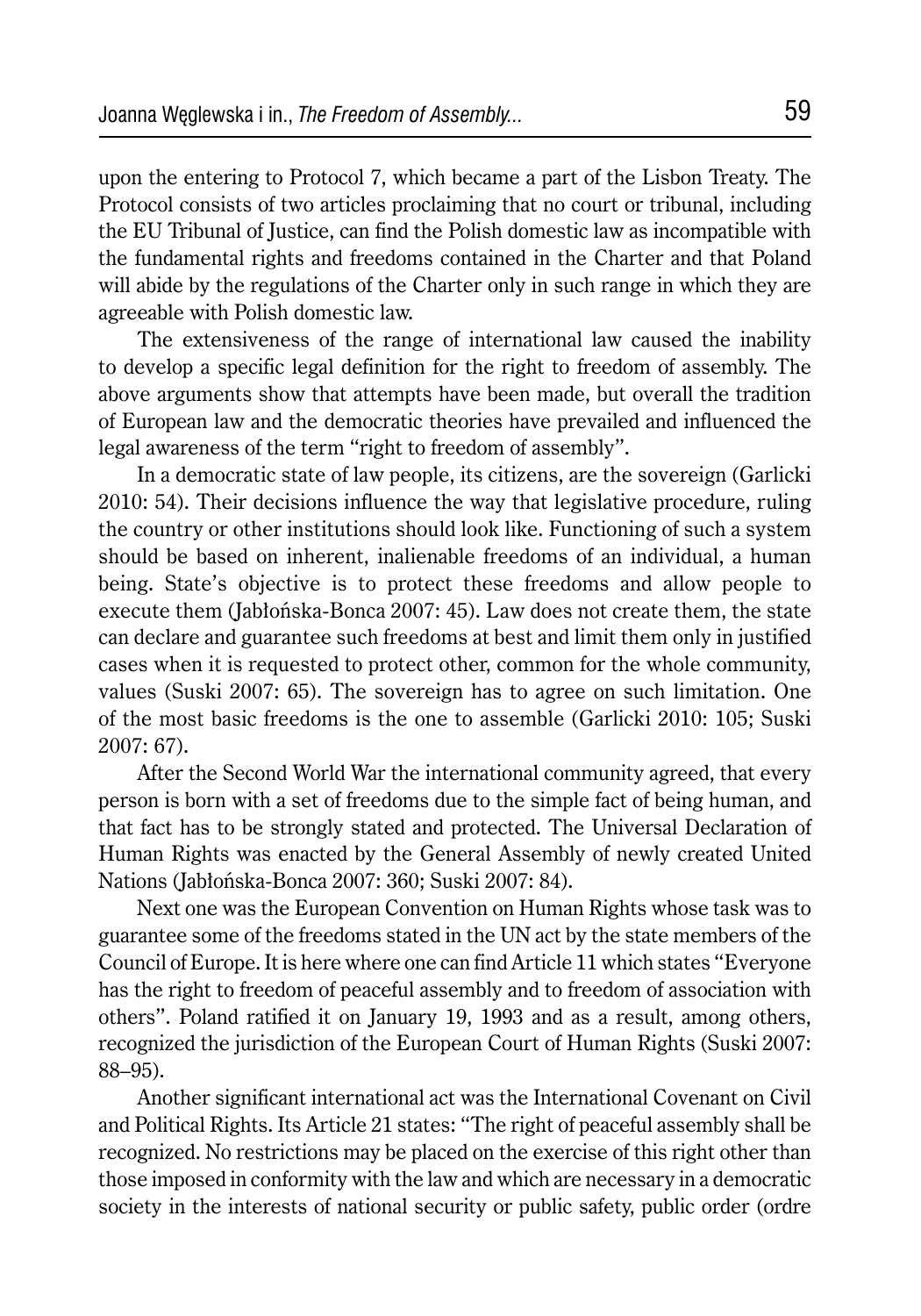public), the protection of public health or morals or the protection of the rights and freedoms of others." Poland ratified it in 1977 (Suski 2007: 84–88).

Incorporation of acts listed there to its legal system does not surprise as Article 9 of the Polish Constitution states: "The Republic of Poland shall respect international law binding upon it." These acts are applied directly (Garlicki 2010: 145; Suski 2007: 83).

Freedom of assembly is declared on the constitutional level in Article 57: "The freedom of peaceful assembly and participation in such assemblies shall be ensured to everyone. Limitations upon such freedoms may be imposed by statute" (Suski 2007: 74). One can see how similar it is to articles of international law. It is one of the ways of protecting this freedom by the legislator.

In addition a Statue of Law of Assembies of 5th of July 1990 was established. It should be stressed that it was adopted in 1990 so just after the transformation in Poland and seven years before the enactment of Constitution of Polish Republic of 2nd of April 1997. It regulates the matter of our interest very precisely on the statutory level. Its first two articles state: "Each person may enjoy the freedom of peaceful assembly (Article 1)." and "Freedom of assembly may only be subject to limitations that are provided by law (Article 2)." After that declaration a detailed regulation follows: who, how, when is allowed and when not to organize an assembly (Suski 2007: 132).

Polish legislator takes quite a complex approach to regulating the freedom of assembly. Article 57 of the Constitution is principal and states: "The freedom of peaceful assembly and participation in such assemblies shall be ensured to everyone. Limitations upon such freedoms may be imposed by statute."

This superiority is confirmed by Article 2 of the statute: Law on Assemblies.

It is an act which specifically determines the way to set up an assembly and, of course, determines the limits to this freedom. It should be noted that the act does not apply to assemblies that are organized by state or local government authorities or the ones that are held within the activities of the Catholic Church, other Churches, and religious unions (Article 4).

According to the statute the assembly is a gathering of at least 15 people convened in order to confer over an issue or with an aim to express jointly their position (Article 1.2). The requirement of 15 people present is a necessary but not sufficient condition. The group can be considered an assembly only when it gathers in the open in areas accessible to unspecified individuals (Article 6. 1). Likewise, when fewer than 15 people gather in the open, it is not a publicassembly.

The right to organise assemblies is granted to persons with full capacity to legal acts, to legal persons, other organisations, as well as groups of persons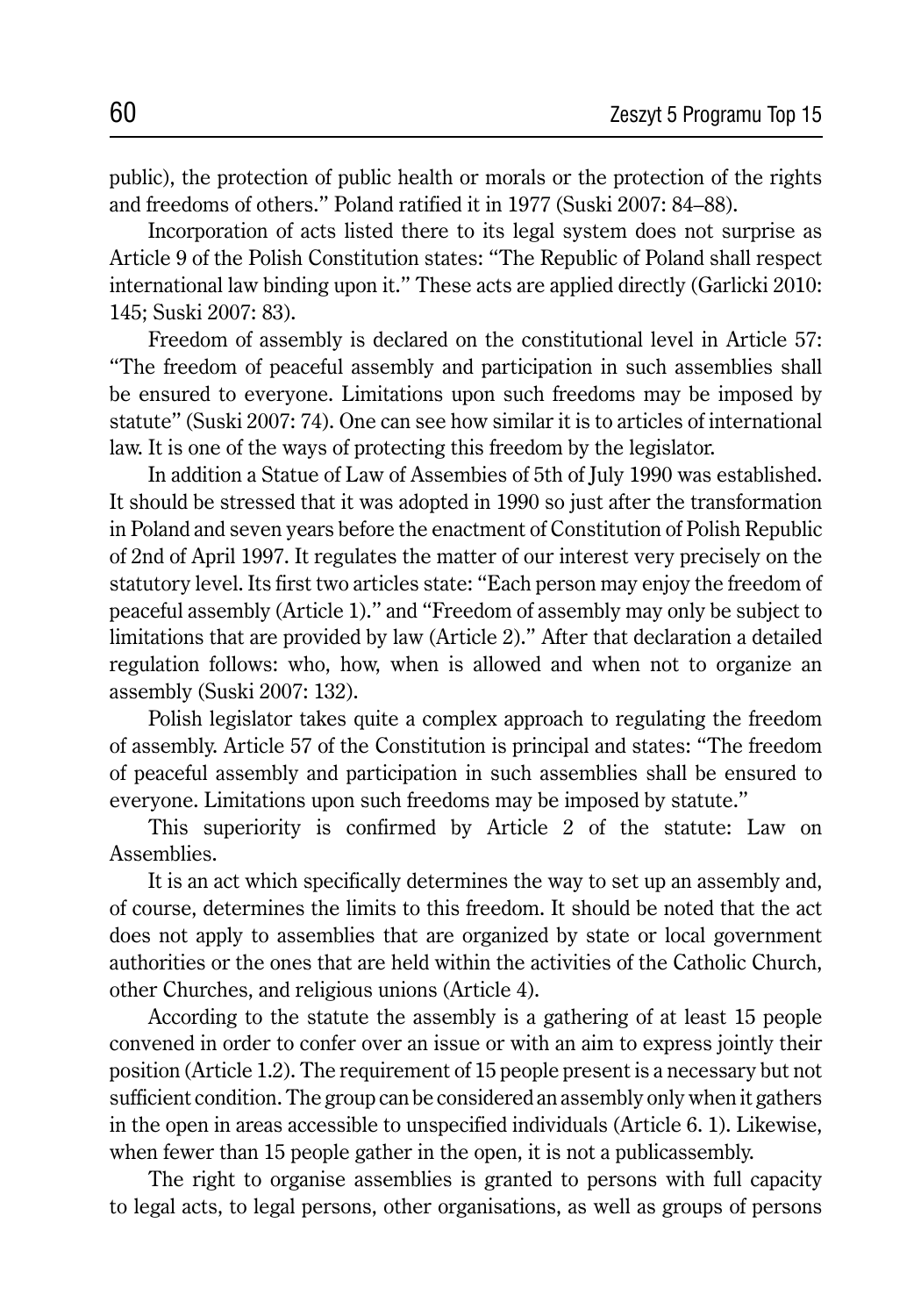(Article 3). When the demonstration is being organized by a legal person or other organization without legal personality a specified person must be selected as a leader. He/she will handle matters related to the assembly on its behalf. For instance, opening the assembly, presiding over its course, and dismissing the assembly (Article10).

Under Article 1 of the law on Assemblies each person may enjoy the freedom of peaceful assembly. It is not limited by citizenship, capacity to perform legal acts and so on.

During the preparation of a public assembly the organiser shall notify the commune authorities so that the notification is delivered no later than 3 but no earlier than 30 days before the planned date of the assembly (Article 7). The commune authority shall prohibit a public assembly, if the purpose or fact of holding of that assembly is against the act or violates the provisions of penal law or the holding of that assembly may pose a threat to the life or health of individuals or to property of considerable value (Article 8). The refusal cannot be determined by the announcement of counter-demonstrations, even in cases where it may cause a disturbance.

When a negative decision based on reasons other than described above is delivered to the organizer or the organizer does not agree with the opinion that the planned assembly is dangerous to life, health or property, the organizer may appeal to the region governor (Article 5.2). An appeal should be lodged within 3 days of the date of delivery of the decision. The lodging of an appeal does not stop the execution of the decision (Article 9. 2 and 3). Decision taken by the governor shall be delivered to the organizer within 3 days from the date of the appeal. If the governor rules against the assembly, the organizers of public assembly have the right to file a complaint directly to the Supreme Administrative Court.

In case where a person – a participant of the assembly – violates the provisions of the act the leader has the right to demand that the person leaves the site of the assembly. If the person fails to conform to the demand, the leader may call the police or municipal guards for assistance. If the participants of an assembly fail to subordinate to the leader's orders, or the progress of the assembly is against the act or violates the provisions of penal law, the leader should disband the assembly. Once the assembly is disbanded or dismissed, its participants must leave the site of the assembly without delay (Article 10).

At the request of the organizer, the commune authority provides police protection, when necessary and possible. The authority may also delegate its representative to the assembly (Article 11). The representative of the commune is authorized to disband the assembly, if the progress of that assembly poses a threat to the life or health of individuals or to property of considerable value, or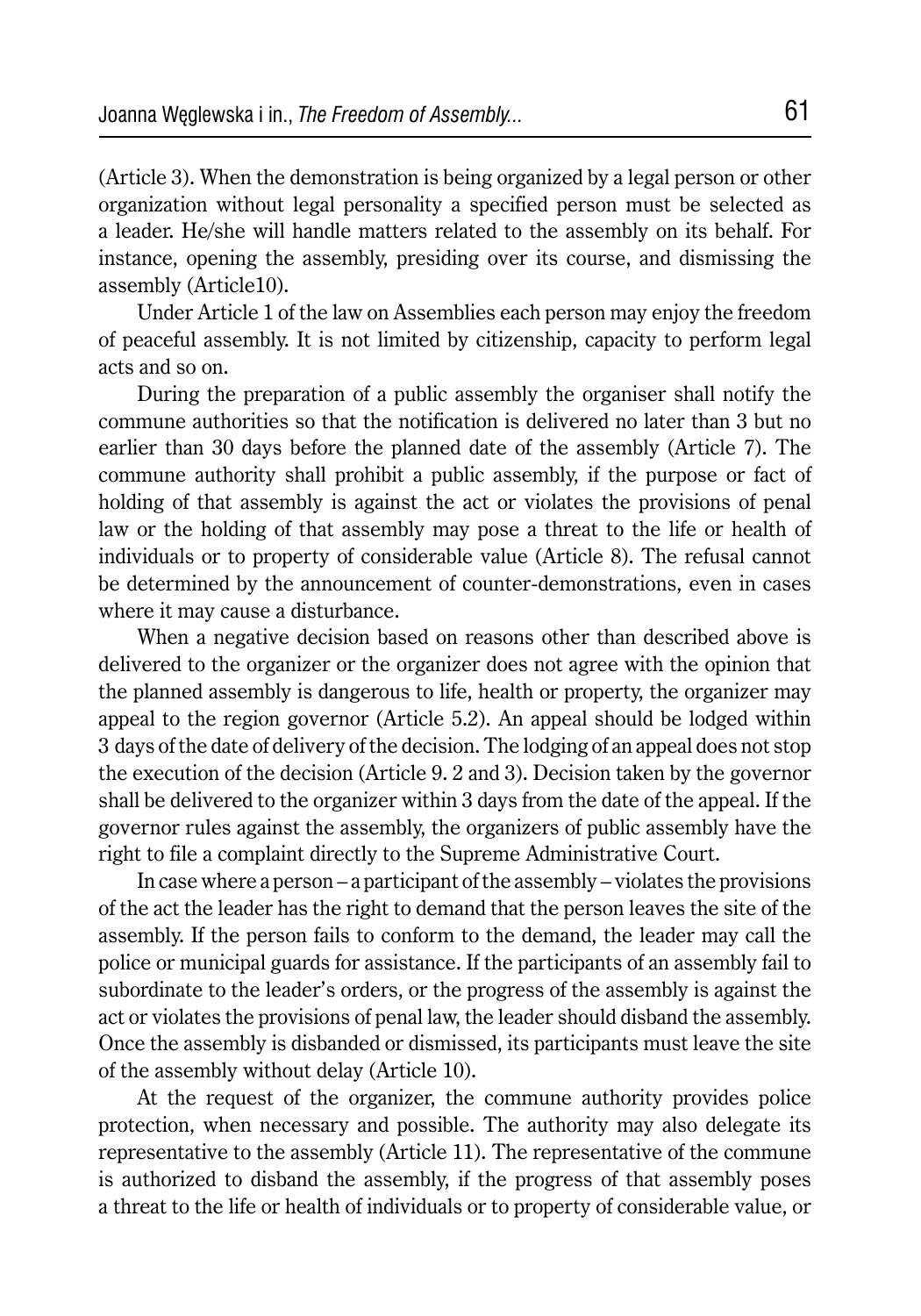violates the provisions of the act or of penal law, and the leader refuses to disband the assembly. To do so the representative has to warn the participants three times before the termination of an assembly.

The important role in the protection of the freedom of assembly is assigned to the Constitutional Tribunal. One of the functions of the Constitutional Tribunal is the control of the conformity of legal provisions to the Constitution of the Republic of Poland.

The President of the Republic, the Commissioner for Citizens' Rights (*Ombudsman*), Marshal of the Sejm of the Republic of Poland, The Marshal of the Senate of the Republic of Poland, The Prime Minister of Poland, 50 deputies, 30 senators, First President of the Supreme Court, The President of Supreme Administrative Court, Public Prosecutor General, The President of The Supreme Audit Office have the right to appeal to the Constitutional Tribunal for its judgment about specific provisions. In the last several years the Constitutional Tribunal in Poland controlled provisions connected with the freedom of assembly a few times. The judgments of the Tribunal in these cases often aroused opinion public's wide interest. In our paper we present two judgments of the Constitutional Tribunal connected with the subject.

In 2004 the President of Poland appealed to the Constitutional Tribunal for its judgments concerning two provisions which had been contained in the act amending the Law on Assemblies3.

The first provision proclaimed that people, whose external appearance does not allow to recognize their identity, cannot participate in assemblies. Among many issues, the regulation concerned the use of masks and balaclavas by participants during assemblies**.** During the process of assessing conformity of the provision with the Polish Constitution the Tribunal paid close attention to several aspects.

Firstly, the constitutional freedom to assembly gives its participants the right to preserve their anonymity. The only exception to this applies to the organizer of the assembly, who according to the statute cannot be anonymous. The second provision examined by the Tribunal referred to the obligatory peaceful character of the assembly. A participant's will to dress up for the assembly will not always be treated as a breach of the peaceful character of the assembly. According to the Tribunal, actions such as bringing weapons to the assembly cannot be leveled to changing the participant's looks as it would be a clear breach of the legally guaranteed by the right to freedom of assembly. The third aspect looked upon by the Tribunal was the lack of a sound definition of when exactly the identification

<sup>3</sup> TK ZU 2004/10A poz. 105.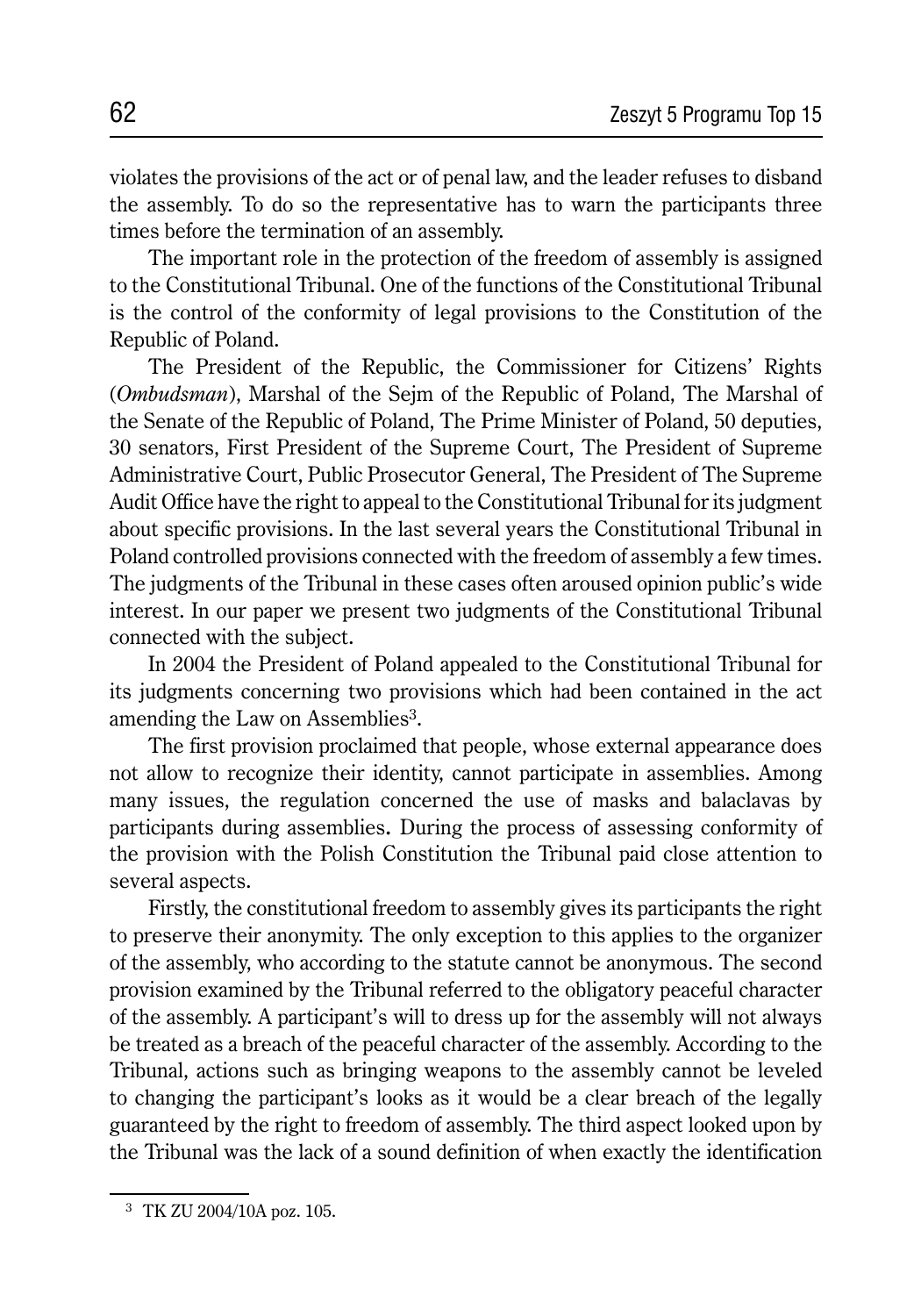of a person is impossible. Attempts of the execution of this regulation would cause a high level of freedom for the authorities in their rulings, which in case of constitutional regulations should not take place. Furthermore, the Tribunal also made reference to the fact that according to the legally binding regulations of the Act on Assemblies, the Police have the means needed to establish the identity of the participants of an assembly. All of the above arguments caused the Tribunal's judgment of rejecting the provision, as it violated the constitutional regulations. As a result, the provision did not become a part of the Act.

In the same judgment the Constitutional Tribunal referred to the provision which proclaimed that the liability of the organizers of assemblies for damages done during the assemblies and directly after the assemblies is equal to the liability of participants who caused these damages.

The Tribunal paid attention to the fact that during mass assemblies proving that a person was a participant could give rise to difficulties. Therefore, the organizer of the assembly has to take liability for the damages caused by the participants.

The expression "directly after assemblies" was not unambiguous as in consequence the provision did not define when something happens directly or not directly after an assembly. The authors of this provision defined more or less the time when the organizer had responsibility for damages but they did not mention that this provision concerned only damages done in the actual place of the assembly. Moreover, the members of the Tribunal questioned the reasons of introducing this provision. It is impossible for the organizer of an assembly to assure definite security and no damages caused by the participants. Thus, the provision only discouraged the organizer from organizing the assembly. According to the judgment of the Constitutional Tribunal this provision also was not in conformity with the Constitution.

In accordance with the position of the Constitutional Court the solutions adopted in the amendment to the Act, particularly those relating to the transfer of organizer's responsibility for damage caused during the assembly, including the risk of financial liability constitute the factors that create the barrier of the fulfillment of the freedom of assembly that is substantial and not justified enough with the reasons of democratic state.

Another judgment of the Constitutional Tribunal, significant for the understanding of the freedom of assembly, was pronounced in 20064.

<sup>4</sup> OTK ZU 2006/1A poz. 4.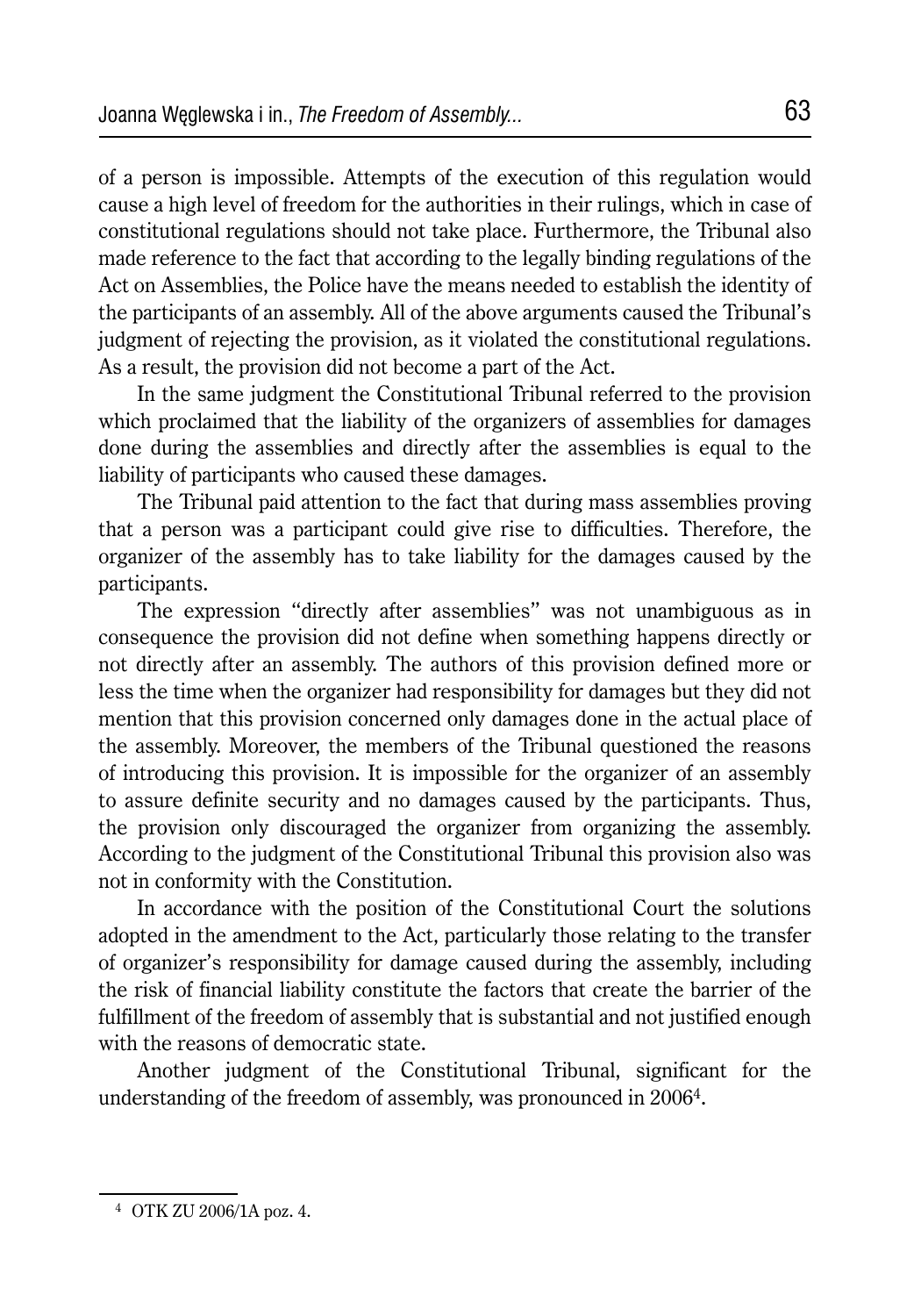The applicant in this case was the Commissioner for Citizens' Rights. The regulation in question derived from the Road Traffic Act which enumerated situations requiring special permission from the local authorities due to their problematic character. The enumerated situations included rallies, races as well as assemblies, which was the reason behind filing the notion by the Commissioner – the provision thus imposed further restrictions for the organizer of an assembly. Upon making a judgment, the Tribunal pointed out the legally dysfunctional juxtaposition of various sports events with the assemblies. The Tribunal accused the legislator of not considering that public assemblies are a form of executing political freedom, which is guaranteed in the Constitution. The members of the Tribunal also pointed out the inconsistency of the mentioned regulations as no special permission is needed for the organization of various religious events, which are a form of the execution of the freedom on consciousness and religion also guaranteed in the Constitution. The Tribunal proclaimed the incompatibility of the provision with article 57 of the Constitution of Poland which refers to the freedom to assembly. The questioned part of the provision of the Act on Road Traffic has ceased to be effective.

We would like to add that on 14 September 2012 Polish government enforced amendment to the statute of *Law on Assemblies*. It was the result of incidents that took place during the celebration of Independence Day on November 11 2011.

The amendment provided for more limited restrictions as to the possibility of its conduct, when an assembly is organized nearby buildings protected by the Government Protection Bureau, municipal authority shall inform the Head of the Government Protection Bureau about the location, the date and the expected number of participants of the assembly. Furthermore, the assembly held by two or more organizers at the same time with identical or partialy overlapping routs it is possible to separate them or organize them in such a way that their conduct do not threaten the life or health of people and their belongings of a substantial size. Article 7 imposed the requirement that the chairman of the assembly has to provide his personal information and a photo. The Chairman of the assembly is required to bear a personal ID. The time for appeal against the decision prohibiting the public assembly was shortened to 24 hours of the receipt of the decision. The appeals shall be submitted to the governor, who shall examine them also within 24 hours.

These solutions seem to contribute to the safety of assembly and do not contradict the freedom protected by the Constitution.

Let us now compare two cases of the active use of the freedom of assembly.

On 11 November, Polish Independence Day two counterdemonstrations gathered – Independence March organized by nationalist, extreme right wing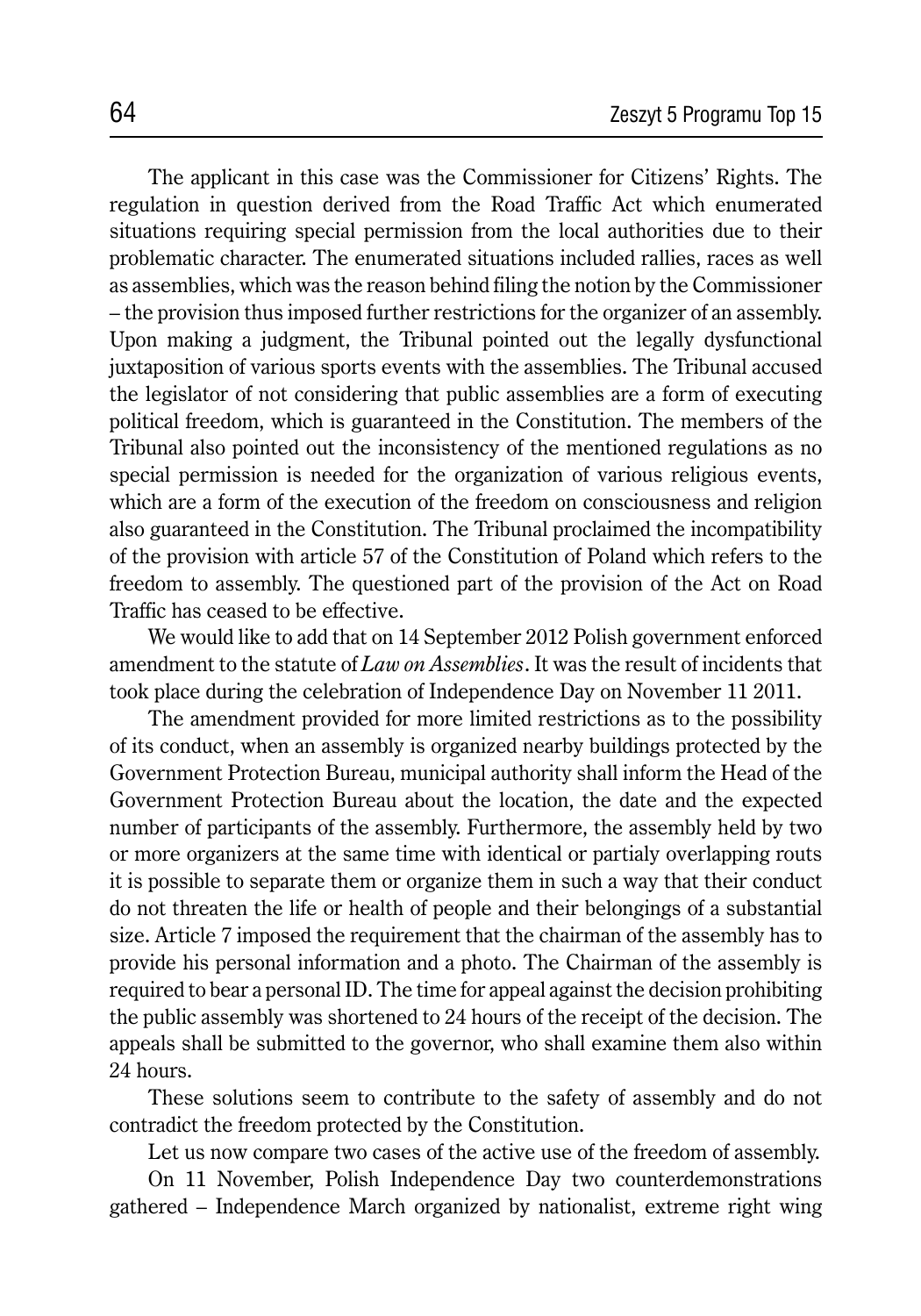groups National Radical Camp (ONR) and National Rebirth of Poland (ONR)5 and Colorful Independent manifestation of Agreement of 11 November<sup>6</sup>, assembly of various leftist organizations. The clash of the opposite ideologies led to riots in the streets of Warsaw: initial disturbance on Nowy Świat Street caused by the clash between German antifascists, Polish nationalists and the police, which was quickly tamed<sup>7</sup>; minor attacks of nationalist groups on Colorful Independent, partially resisted by the demonstrators themselves, partially calmed down by the police. At 3 PM, the time appointed by the organizers for the beginning of March, aggression of the right wing hooligans turned towards the police officers responsible for safeguarding both of the courses of the demonstrations<sup>8</sup>. In effect of the riots, the city and the private entrepreneurs suffered high financial losses<sup>9</sup>. Numerous people suffered damage to their health; many have been arrested by the police10. Greece has severely suffered effects of the global economic crisis: inflation, unemployment and increasing debenture. The crisis has caused a determined reaction of the international community, mainly of the European Union countries. The intention was to have the Greek government of Georgios Papandreou accept a wide variety of economic reforms in exchange for the financial help. This has intensified the society's reluctance towards the government and eventually provoked massive protests. Between 25 May and 28 June Greeks expressed their discontent, organizing themselves via Facebook page Indignants at Syntagma11, which is the square in Athens where the Hellenic Parliament is seated. During these days the protests had a peaceful character (with minor

 <sup>5</sup> http://marszniepodleglosci.pl/2010/11/05/pytania-i-odpowiedzi-w-sprawie-marszu-niepodleglosci/, (31.03.2012); http://www.nop.org.pl/2011/11/14/marsz-niepodleglosci-w-warszawie/ (31.03.2012).

 $6$  http://www.11listopada.org/sklad (31.03.2012).

 <sup>7</sup> http://www.mmwarszawa.pl/393098/2011/11/11/przepychanki-z-policja-zamknietaulica-nowy-swiat?category=modo (31.03.2012); http://warszawa.gazeta.pl/warszawa/ 1,34889,10628769,Zamkneli\_Nowy\_Swiat\_\_Policja\_\_\_Zaatakowali\_nas\_.html (31.03.2012).

 <sup>8</sup> http://wiadomosci.onet.pl/kraj/200-osob-zatrzymanych-policja-obrzucona-kostkabru,1,4904613,wiadomosc.html (31.03.2012).

 <sup>9</sup> http://media2.pl/media/85774-Zdemolowany-woz-Polsat-News,-woz-TVN24-w-plomieniach. html (31.03.2012).

<sup>10</sup> http://www.alegazeta.pl/wiadomosci/wstepny-bilans-i-pierwsze-aresztowania-po-zamieszkach-z-11-listopada, (31.03.2012); http://en.wikipedia.org/wiki/2010%E2%80%932012\_ Greek\_protests (31.03.2012).

<sup>11</sup> https://www.facebook.com/pages/%CE%91%CE%B3%CE%B1%CE%BD%CE%B1%CE %BA%CF%84%CE%B9%CF%83%CE%BC%CE%B5%CE%BD%CE%BF%CE%B9%CE %A3%CF%84%CE%BF%CE%A3%CF%85%CE%BD%CF%84%CE%B1%CE%B3%CE %BC%CE%B1/210627972310743 (31.03.2012).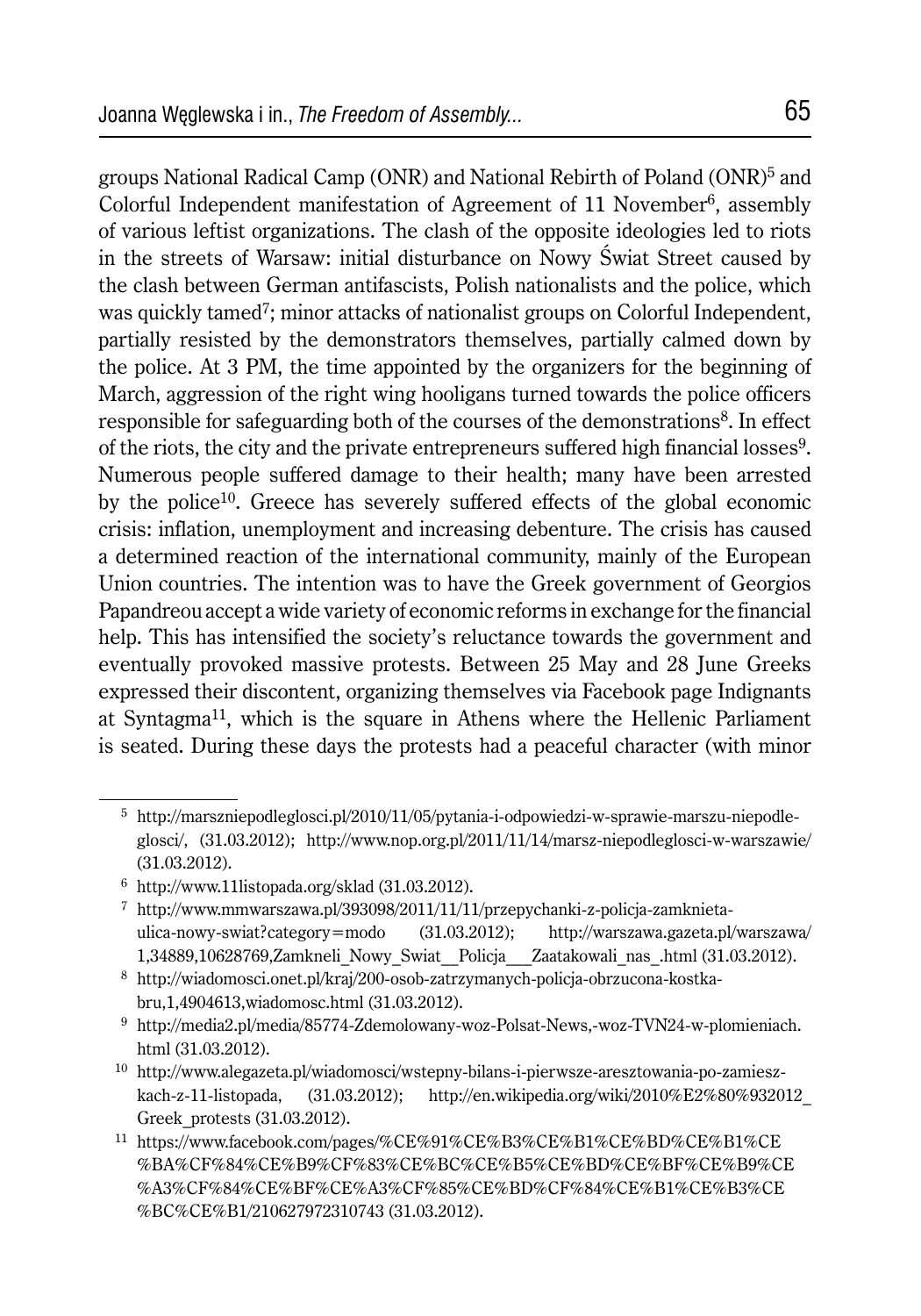incidents like blocking all exits from the parliament, preventing politicians from leaving the premise<sup>12</sup>). Assemblies differed with number of protesters present but with time more and more people expressed their support for the cause. One of the biggest demonstrations was the one which took place on 5 June, estimated 100000 even up to 500000 people attended13. 28 June was set as the beginning of  $48$ -hours general strike against new austerity measures<sup>14</sup>. The protests quickly turned into riots, lasting until the next day and violently pacified by the police15. Few hundred people were injured and it caused a strong resentment of the public opinion.

Demonstrations continued for a long time. The situation caused the appointment of a new government which now works on stabilizing the situation.

In Greece as well as in Poland demonstrations had a similar course of action from the legal point of view. Democratic systems of both countries, their legislature and respected international agreements guarantee their citizens the freedom of expressing their statements by organizing public assemblies on the streets and squares of the cities; however with strong emphasis on their peaceful character (Garlicki 2010: 111). In both cases organizers assumed their lawful course of actions and for some time everything was functioning in accordance with rules of social conduct. When these rules were broken protesters met with rapid, sometimes too violent reaction of the police. Legislators have felt the urge to change some regulations concerning the freedom of assembly.

In Poland one of the initiators of these changes is the President<sup>16</sup> who intends, with his statutory project, to change the law without changing or affecting provisions of the Constitution<sup>17</sup>. While we write these words the public consultations are ongoing18. Some civil rights organizations like Helsinki Committee for Human Rights have made their reservations concerning the new

<sup>12</sup> http://www.protothema.gr/greece/article/?aid=125447 (31.03.2012); http://www.skai.gr/ news/greece/article/170979/evdomi-imera-aganaktisis/ (31.03.2012).

<sup>13</sup> http://www.skai.gr/news/greece/article/171424/aganaktismenoi-protofanis-summetohi-seathina-kai-alles-poleis-/ (31.03.2012); http://www.haaretz.com/news/international/greekunions-launch-48-hour-strike-against-austerity-measures-1.370020 (31.03.2012).

<sup>14</sup> http://www.haaretz.com/news/international/greek-unions-launch-48-hour-strike-againstausterity-measures-1.370020 (31.03.2012).

<sup>15</sup> http://www.skai.gr/news/greece/article/173486/nuhta-edasis-sto-sudagma/ (31.03.2012).

<sup>16</sup> http://warszawa.gazeta.pl/warszawa/1,34862,10631027,Prezydent\_Warszawy\_po\_marszu\_\_ trzeba\_zmienic\_ustawe.html, 31.03.2012r.

<sup>17</sup> http://www.prezydent.pl/prawo/ustawy/zgloszone/art,9,prezydencka-inicjatywa-skierowanado-sejmu.html, (31.03.2012).

<sup>18</sup> http://panoptykon.org/wiadomosc/prace-nad-ustawa-o-zgromadzeniach-ida-jak-burza (31.03.2012).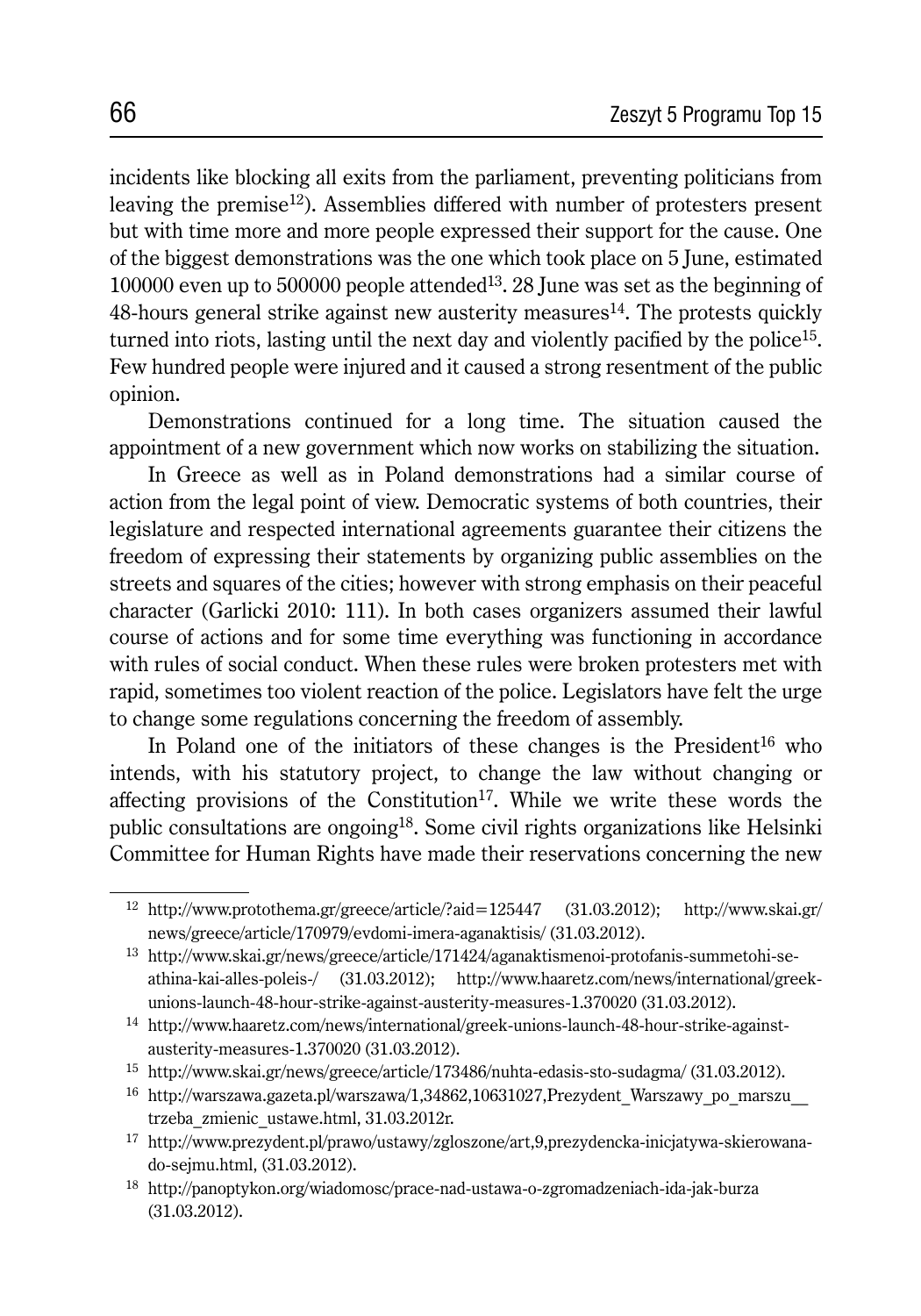law, for instance prohibition of covering the faces of protesters<sup>19</sup>. The work on the project is still unfinished.

In our paper we have presented historical events that shaped the freedom of assembly as it is now and have taken a closer look at international agreements which are the basis for the discussed matter. To take it from larger to smaller we have shown the Polish statute and the way the freedom of assembly is regulated in our legal system. The connection is clear – as a member of the international community, a European democratic country, Poland respects the agreements and considers freedoms of its citizens as the highest values.

Next we have shown some real-life cases – even the ones on a verge of breaking other freedoms such as the concept of physical integrity, when assemblies turn into riots. It should be emphasized that the law protects only peaceful assemblies, breaking of that rule results in a very harsh reaction from the police or other security forces. In such situations the society must look closely whether actions of both sides are justified, when they become unlawful and report and publicize any violation.

We are witnesses to moments of a historical significance. Financial crises will end but social and cultural impacts of them will remain. Some researchers argue that recent crisis was a result of corrupted values, institutions and politics (Firlej 2011: 189). These are not easy and quick to change so as long as people will feel discontent with them, they will protest.

German historian Michael Wolffsohn believes that Europe is entering into a time of rapid transformation<sup>20</sup>. His observations are based on the events in North Africa and concern the problems of immigration and the clash of cultures. We are yet to see whether his conclusions were accurate but one thing is certain – citizens will use their freedom to assembly, probably more often than ever. It is crucial to observe these changes, to study this freedom, understand its importance and protect it from any activity aimed at limiting it as well as from people determined to use it as a way to derail democratic, lawful discourse.

<sup>&</sup>lt;sup>19</sup> http://www.hfhrpol.waw.pl/legislacja/index.php?option=com\_content&view=article&id=36 8%3Azgromadzenia-wysuchanie-publiczne-w-sprawie-prezydenckiego-projektu-ustawy&cat id=38%3Aaktualnoci&Itemid=1, (31.03.2012).

<sup>&</sup>lt;sup>20</sup> http://wyborcza.pl/1,97738,9832410,Nadciaga krwawa europejska wojna.html (31.03.2012).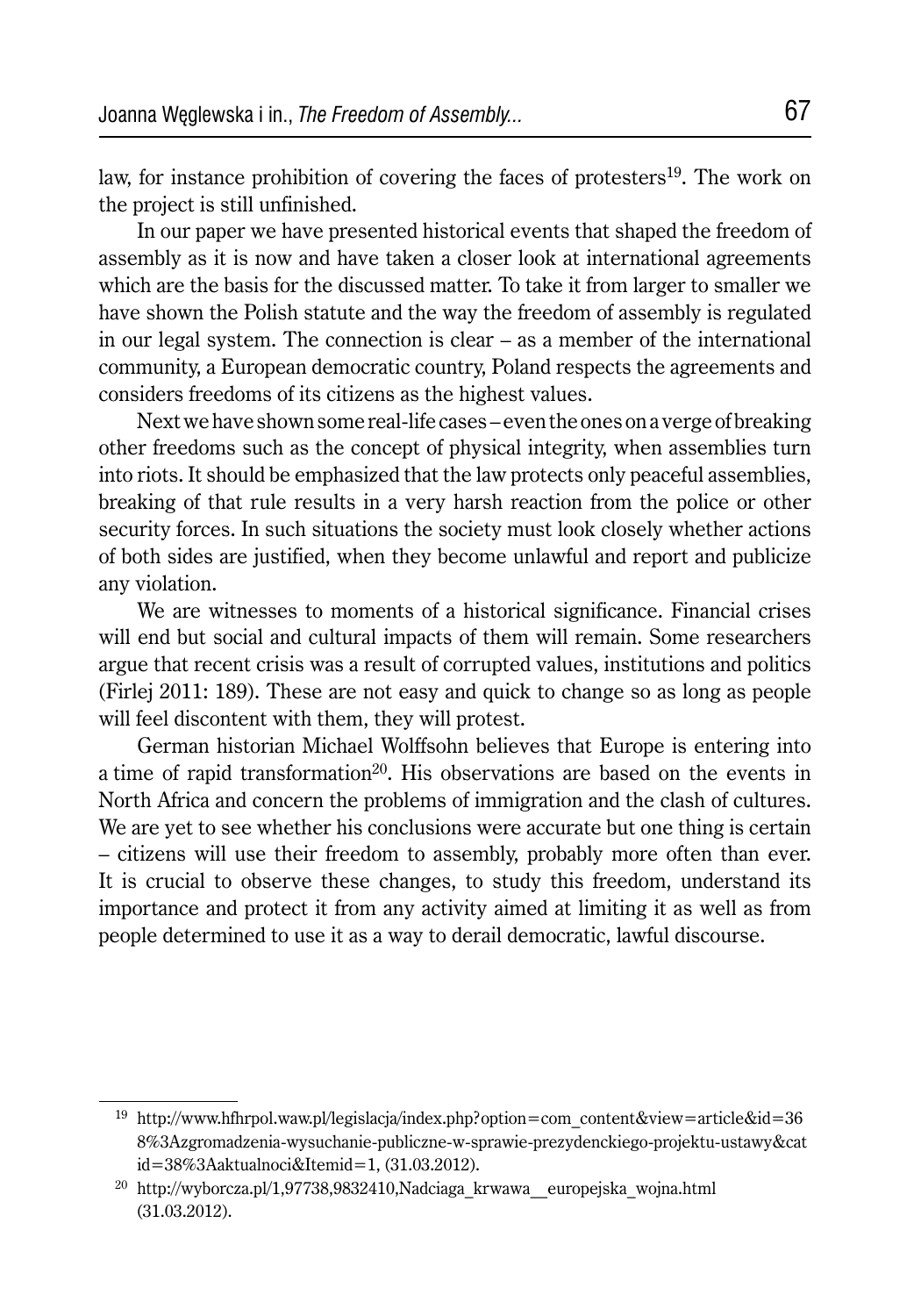### Bibliography

#### **Literature**

- Cegielski T., Zielińska K. (1997) *Historia. Dzieje nowożytne*. Warszawa: WSiP.
- Firlej K.A. (2011) Źródła i przebieg kryzysu finansowego w Stanach Zjednoczonych i Europie Zachodniej. *Roczniki Ekonomiczne KPSW*, 4.
- Garlicki L. (2010) *Polskie prawo konstytucyjne. Zarys wykładu*. Warszawa: Liber.
- Garlicki L., Hofmański P., Wróbel A. (2010) *Konwencja o Ochronie Praw Człowieka i Podstawowych Wolności. T. 1., Komentarz do artykułów 1–18*. Warszawa: C.H. Beck.
- Jabłońska-Bonca J. (2007) *Podstawy prawa dla ekonomistów i nie tylko*. Warszawa: LexisNexis.
- *Karta Praw Podstawowych Unii Europejskiej wraz z wyjaśnienia: Traktat z Lizbony* (2009) Instytut Wydawniczy EuroPrawo.
- Łazowski A., Zawidzka A. (2008) *Prawo międzynarodowe publiczne*. Warszawa: C.H. Beck.
- Monteskiusz (1997) *O duchu praw*. Kęty: Antyk.
- Przyborowska-Klimczak A. (1995) *Prawo międzynarodowe publiczne. Wybór dokumentów*, wyd. 5. Lublin: Oficyna Wydawnicza VERBA.
- Sczaniecki M. (2009) *Powszechna historia państwa i prawa*. Warszawa: LexisNexis.
- Suski P. (2007) *Zgromadzenia i imprezy masowe*. Warszawa: LexisNexis.
- *Wybór konwencji Rady Europy* (1999) wyd. 1, Warszawa.
- Zinn H. (2010) *A People's History of the United States: 1492 to Present*. New York: HarperCollins.

#### **Legal documents**

- Konstytucja Rzeczypospolitej Polskiej Dz. U. 1997 Nr 78, poz. 483.
- Ustawa Prawo o zgromadzeniach Dz. U. 1990 Nr 51, poz. 297.
- Ustawa O ochronie terenów byłych hitlerowskich obozów zagłady Dz. U. 1999 Nr 41, poz. 412.
- Ustawa Prawo o szkolnictwie Dz. U. 2005 Nr 164, poz. 1365.
- Wyrok TK z 10 listopada 2004 r., Kp 1/04 zakaz maskowania się przez uczestników demonstracji. Odpowiedzialność jej organizatora za wyrządzone szkody.
- Wyrok TK z 18 stycznia 2006 r., K 21/05 Wymóg uzyskania zezwolenia na zgromadzenie na drodze publicznej.

#### **Electronic documents**

- 1. members.mobar.org/civics/freetoassemble.htm (31.03.2012).
- 2. http://www.europarl.europa.eu/aboutparliament/en/00d2ba579f/Karta-Praw-Podstawowych-UE.html (31.03.2012).
- 3. http://marszniepodleglosci.pl/2010/11/05/pytania-i-odpowiedzi-w-sprawie-marszuniepodleglosci/ (31.03.2012).
- 4. http://www.nop.org.pl/2011/11/14/marsz-niepodleglosci-w-warszawie (31.03.2012).
- 5. http://www.11listopada.org/sklad (31.03.2012).
- 6. http://www.mmwarszawa.pl/393098/2011/11/11/przepychanki-z-policja-zamknietaulica-nowy-swiat?category=modo (31.03.2012).